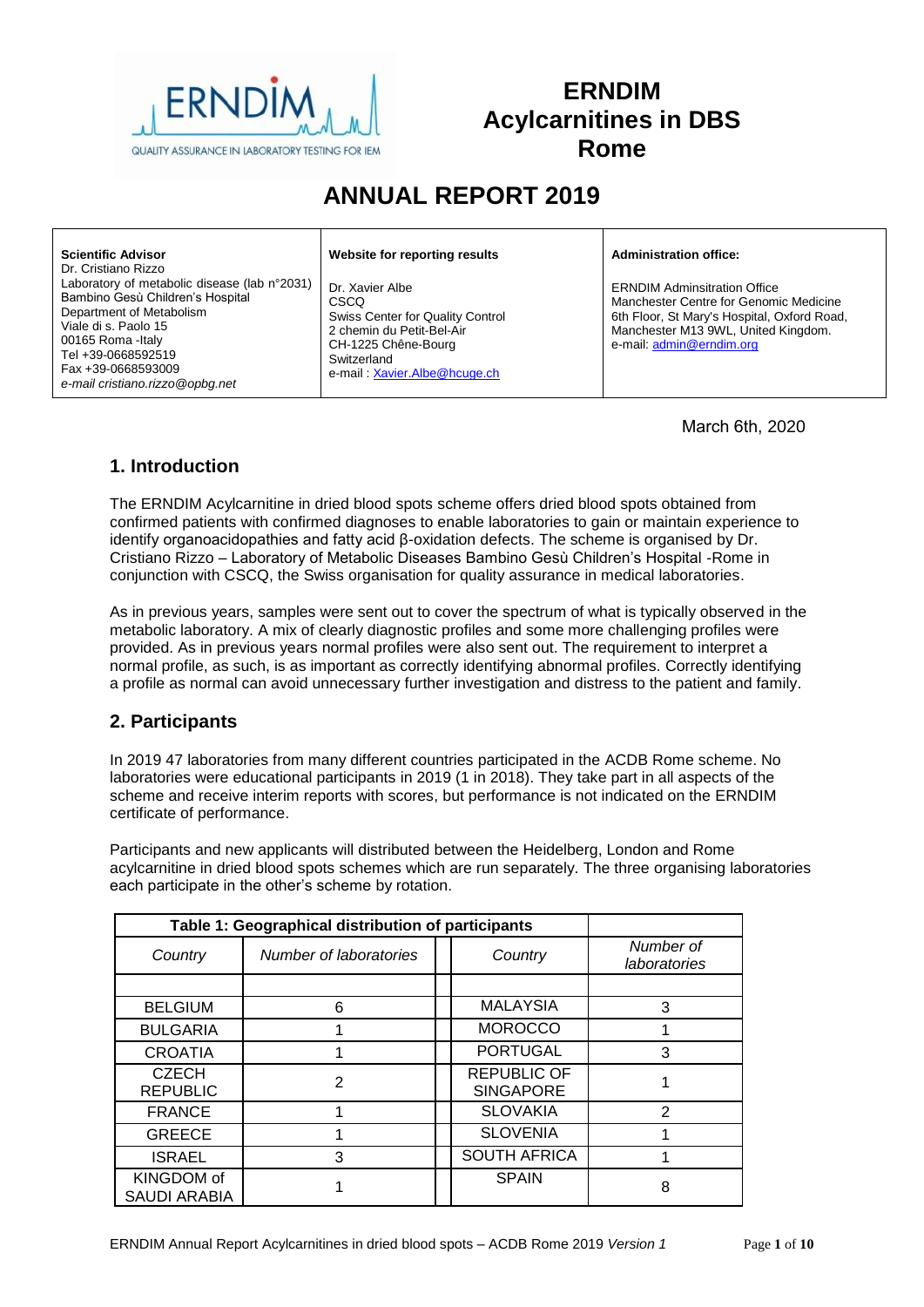| Table 1: Geographical distribution of participants |                        |                    |                           |
|----------------------------------------------------|------------------------|--------------------|---------------------------|
| Country                                            | Number of laboratories | Country            | Number of<br>laboratories |
| <b>KUWAIT</b>                                      |                        | <b>SWITZERLAND</b> |                           |
| <b>LEBANON</b>                                     |                        | <b>TAIWAN</b>      |                           |
| <b>LITHUANIA</b>                                   |                        | UK                 |                           |
| <b>UNITED ARAB</b><br><b>EMIRATES</b>              |                        | USA                |                           |

## **3. Design of the scheme and logistics**

As usual, the samples used in 2019 were authentic human blood spot samples, 5 from affected patients and 1 from healthy individuals.

All samples selected by the Scientific Advisor are prepared from 30-50µl of lithium heparin anticoagulated whole blood on 903 Whatmann paper. All samples are obtained following local ethical and consent guidelines

In 2019 CSCQ dispatched the ACDB EQA samples to the scheme participants and provides a website for on-line submission of results and access to scheme reports. Existing QLOU, ACDB, DPT and Urine MPS scheme participants can log on to the CSCQ results submission website at: <https://cscq.hcuge.ch/cscq/ERNDIM/Initial/Initial.php>

Labelled copies of scan/chromatograms can be uploaded on the CSCQ website.

## **4. Schedule of the scheme**

|                                                     | 1 <sup>st</sup> Submission Round | 2 <sup>nd</sup> Submission Round |  |  |
|-----------------------------------------------------|----------------------------------|----------------------------------|--|--|
|                                                     | ACDB-IR-2019-A                   | ACDB-IR-2019-D                   |  |  |
| Sample ID's:                                        | ACDB-IR-2019-B                   | ACDB-IR-2019-E                   |  |  |
|                                                     | ACDB-IR-2019-C                   | ACDB-IR-2019-F                   |  |  |
| <b>Shipment of samples</b>                          | February 5th, 2019               |                                  |  |  |
| Start of analysis (clinical data<br>available)      | May 6th, 2019                    | July 1st, 2019                   |  |  |
| <b>Reminder for result submission</b>               | May 20th, 2019                   | July 15th, 2019                  |  |  |
| <b>Results submission deadline:</b>                 | May 27th, 2019                   | July 22nd, 2019                  |  |  |
| Interim reports available on<br><b>CSCQ website</b> | July 26th, 2019                  | October 09th, 2019               |  |  |

Table 2: Time schedule in the 2019 ERNDIM ACDB Rome scheme.

*To be able to continue this scheme we need a steady supply of new patient samples. Several laboratories have donated samples to the ACDB scheme in the past, for which they are gratefully acknowledged. If you have one or more samples available and are willing to donate these to the scheme, please contact us at* [admin@erndim.org.](mailto:admin@erndim.org)

*Laboratories which donate samples that are used in the scheme are eligible for a 20% discount on their participation in the ACDB scheme in the following year.*

Table 3: Samples included in the 2019 ERNDIM ACDB Rome scheme.

| Survey    | Sample no.      | Diagnosis                                     |  |  |
|-----------|-----------------|-----------------------------------------------|--|--|
|           | ACDB-IR-2019-A  | Glutaric acidemia type I                      |  |  |
| 19-07-ACR | ACDB-IR-2019-B  | Medium chain Acyl-CoA dehydrogenase deficency |  |  |
|           | ACDB-IR-2019-C  | normal                                        |  |  |
|           | ACDB-IR-2019-D  | Propionic acidemia                            |  |  |
| 19-09-ACR | ACDB-IR-2019-E  | Isovaleric acidemia                           |  |  |
|           | ACDB-IR0-2019-F | 3-Methyl-crotonyl-CoA Carboxylase deficency   |  |  |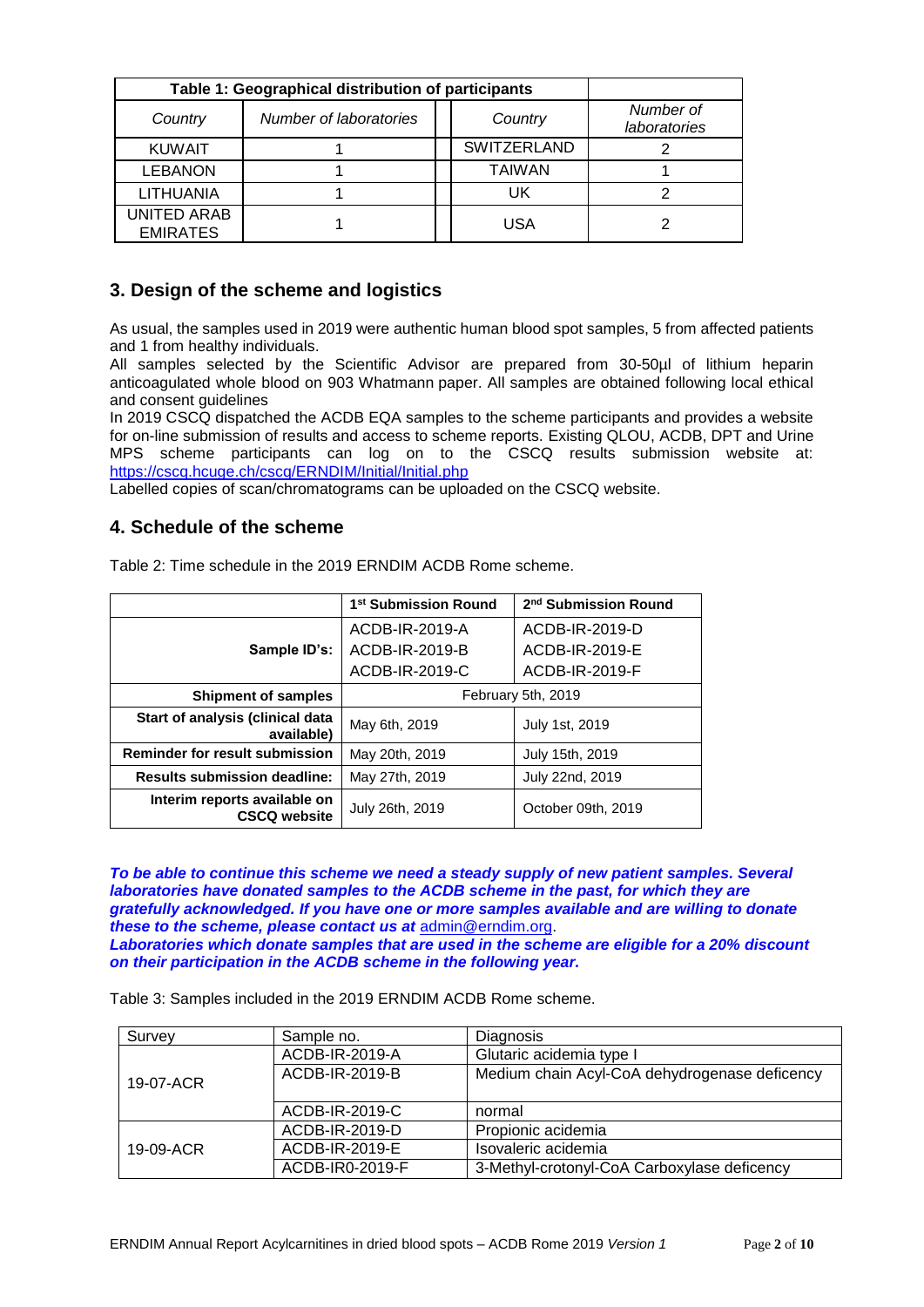The scheme format was kept identical to those of previous years. In most instances the samples were shipped by courier unless otherwise requested by the participating laboratory. Details regarding stability of samples are provided in the sample package.

Evaluation of results was performed using Excel with the submitted results extracted from the database by the website manager.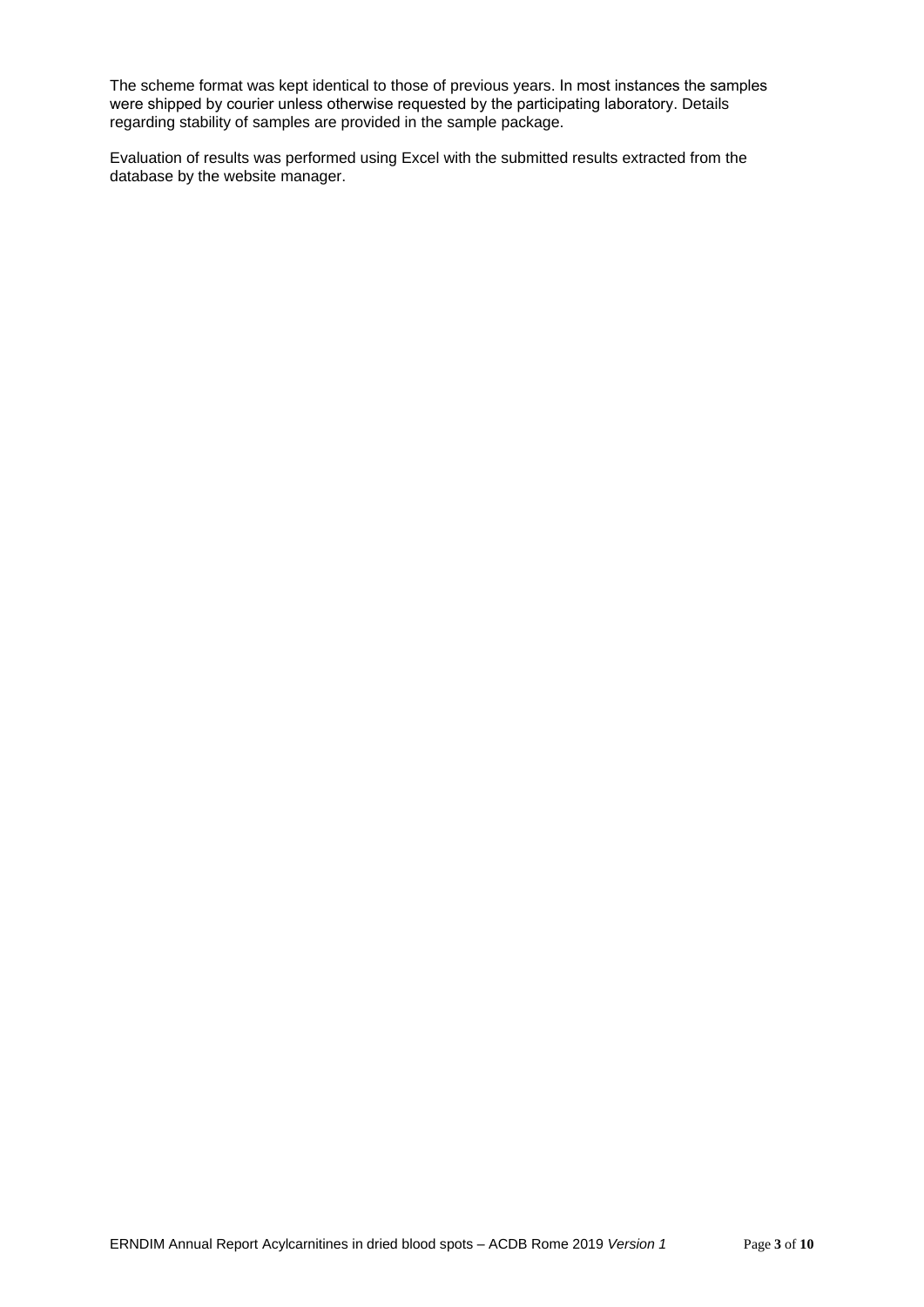# **5. Results**

Table 4: Returned results in the 2019 ERNDIM ACDB Rome scheme.

| Submissions | Number of laboratories |  |
|-------------|------------------------|--|
|             |                        |  |
|             |                        |  |
|             |                        |  |

## **6. Website reporting**

The website reporting system is compulsory for all centres. Please read carefully the following advice:

- Results
	- Give quantitative data as much as possible.
	- Enter the key metabolites with the evaluation **in the tables** even if you don't give quantitative data.
	- If the profile is normal: enter "Normal profile" in "Key metabolites".
	- **Don't enter results in the "comments" window**, **otherwise your results will not be included in the evaluation program.**
- *Diagnosis*
	- **Don't enter the diagnosis in the "comments" window**, **otherwise your results will not be included in the evaluation program.**
- Recommendations = **advice for further investigation**.
	- Scored together with the interpretative score.
	- Advice for treatment are not scored.
	- **Don't give advice for further investigation in "Comments on diagnosis"**: it will not be included in the evaluation program.

## **7. Scoring of results**

A scoring system was developed in 2012 and approved by the ERNDIM Scientific Advisory Board. Similar to other qualitative (proficiency testing) ERNDIM schemes, the maximum score for a sample is 4 points.

Qualitative results and diagnostic proficiency of the 2019 samples were scored using the criteria given in Table 6. These criteria have been set by the Scientific Advisor, approved by the Scientific Advisory Board. The final decision about scoring of the scheme is made in the Scientific Advisory Board (SAB) during the Autumn meeting (November 21<sup>st</sup>, 2019).

| <b>Item</b>          | Description of scoring criteria                             | <b>Score</b> |  |
|----------------------|-------------------------------------------------------------|--------------|--|
|                      | Correct classification of quantitative results (i.e. normal |              |  |
| Quantitative results | or increased) according to reference values                 |              |  |
|                      | Incorrect classification of quantitative results            | O            |  |
|                      | Correct results according to criteria set for the sample    |              |  |
| Qualitative results  | (Table 4)                                                   |              |  |
|                      | Incorrect: minimally required results not reported          |              |  |
|                      | Correct according to criteria set for the sample (Table     | 2            |  |
| Diagnostic           | 5                                                           |              |  |
| proficiency          | Partially correct                                           |              |  |
|                      | Unsatisfactory or misleading                                |              |  |
|                      | <b>Maximum total score</b>                                  |              |  |

Table 5: General criteria used to score results

Starting with the 2014 schemes the concept of 'critical error' is introduced to the assessment of the qualitative schemes. Labs failing to make a correct diagnosis of a sample considered eligible for this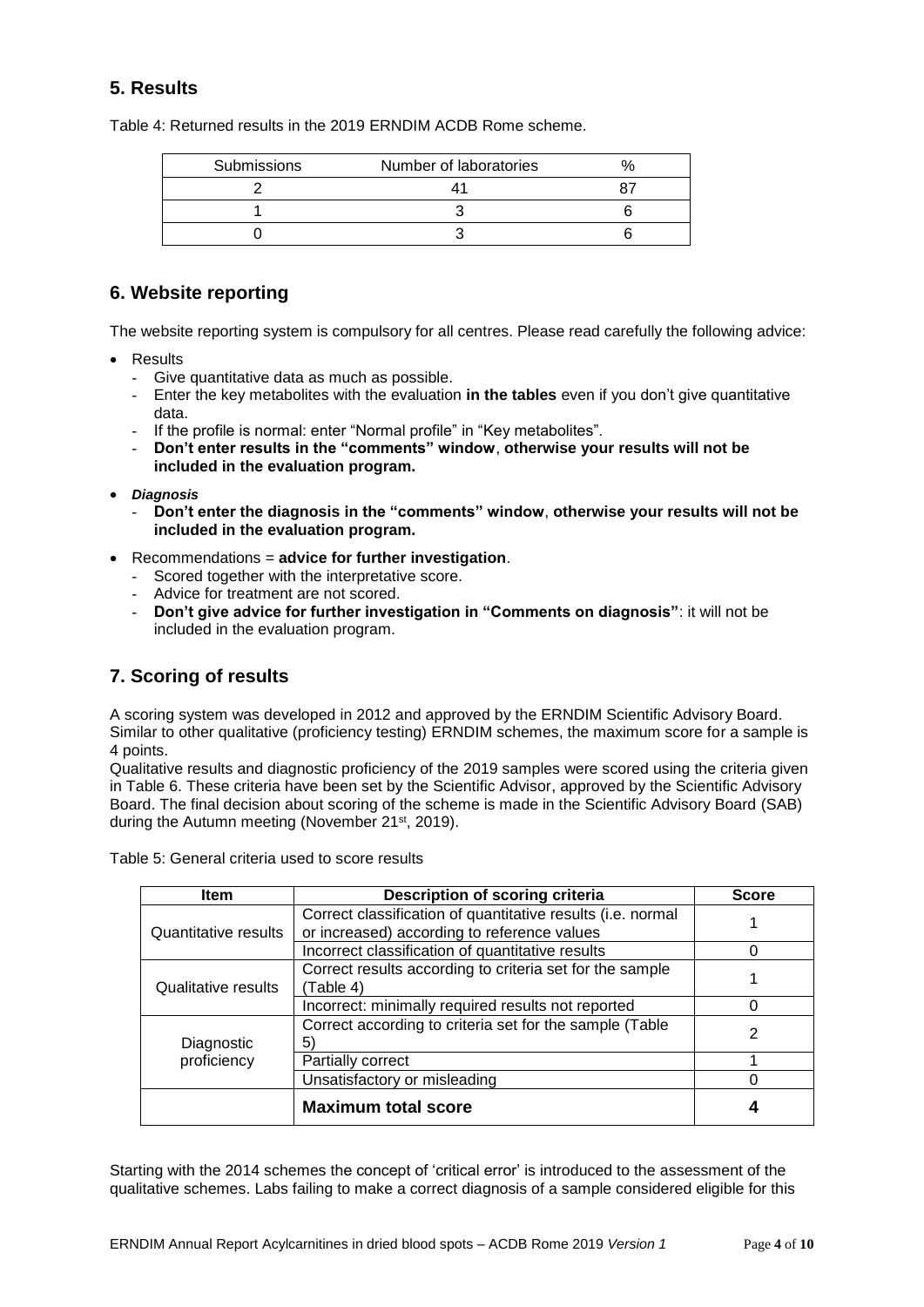category will be deemed not to have reached a satisfactory performance even if their total points for the year is sufficient according to the requirement set by the SAB. The classification of samples to be judged for critical error was undertaken at the SAB meeting held on November 21<sup>st</sup>, 2019.

Table 7: Samples eligible for critical errors in the 2019 ERNDIM ACDB Rome

| Sample         | Critical errors |
|----------------|-----------------|
| ACDB-IR-2019-A | $\mathbf{0}$    |
| ACDB-IR-2019-B | O               |
| ACDB-IR-2019-D | O               |
| ACDB-IR-2019-E | O               |

Details are given under item 9 'Results of individual samples and evaluation of reporting'.

We are required to define "Participation" for the purpose of the ERNDIM Annual Certificate which covers all ERNDIM schemes. For this acylcarnitine in dried blood spots scheme we have defined "**Participation**" as requiring **two returns during the year**. Failure to meet this requirement will result in the certificate of participation showing 'non-submitter' rather than 'satisfactory' or 'unsatisfactory'.

**Satisfactory performance** is defined as **70% of maximum score** which equates **17/24** points.

## **8. Proficiency of the 2019 surveys**

ERNDIM provides a single certificate for all its schemes with details of participation and performance.

In 2019, 41 participants submitted 2 reports. From the 47 ordinary (non-educational) participants 41 (87%) achieved satisfactory performance (score ≥ *17*, no critical error). 6 participants did not accomplish satisfactory performance, including 6 due to incomplete submission of results (i.e. no report or 1 survey report submitted instead of 2 reports). Overall proficiencies of each sample are depicted in Table 8.

Table 8: Overall proficiencies of the 2019 surveys.

| Sample ID      | Sample type                                   | Proficiency (%) |
|----------------|-----------------------------------------------|-----------------|
| ACDB-IR-2019-A | Glutaric acidemia type I                      | 99.4            |
| ACDB-IR-2019-B | Medium chain Acyl-CoA dehydrogenase deficency | 99.4            |
| ACDB-IR-2019-C | normal                                        | 94.6            |
| ACDB-IR-2019-D | Propionic acidemia                            | 98.8            |
| ACDB-IR-2019-E | Isovaleric acidemia                           | 99.4            |
| ACDB-IR-2019-F | 3-Methyl-crotonyl-CoA Carboxylase deficency   | 76.7            |

6 Performance Support letters will be sent for the 2019 surveys. 3 of these *6* participants have also received a performance support letter in 2018 or 2017. Unsatisfactory performance (either due to overall score or due to critical error) within an EQA scheme for at least 2 out of 3 years that the participant has subscribed for will result in a notification letter of unsatisfactory performance to the quality manager or head of department.

For the 2018 scheme 6 Performance Support letters were sent.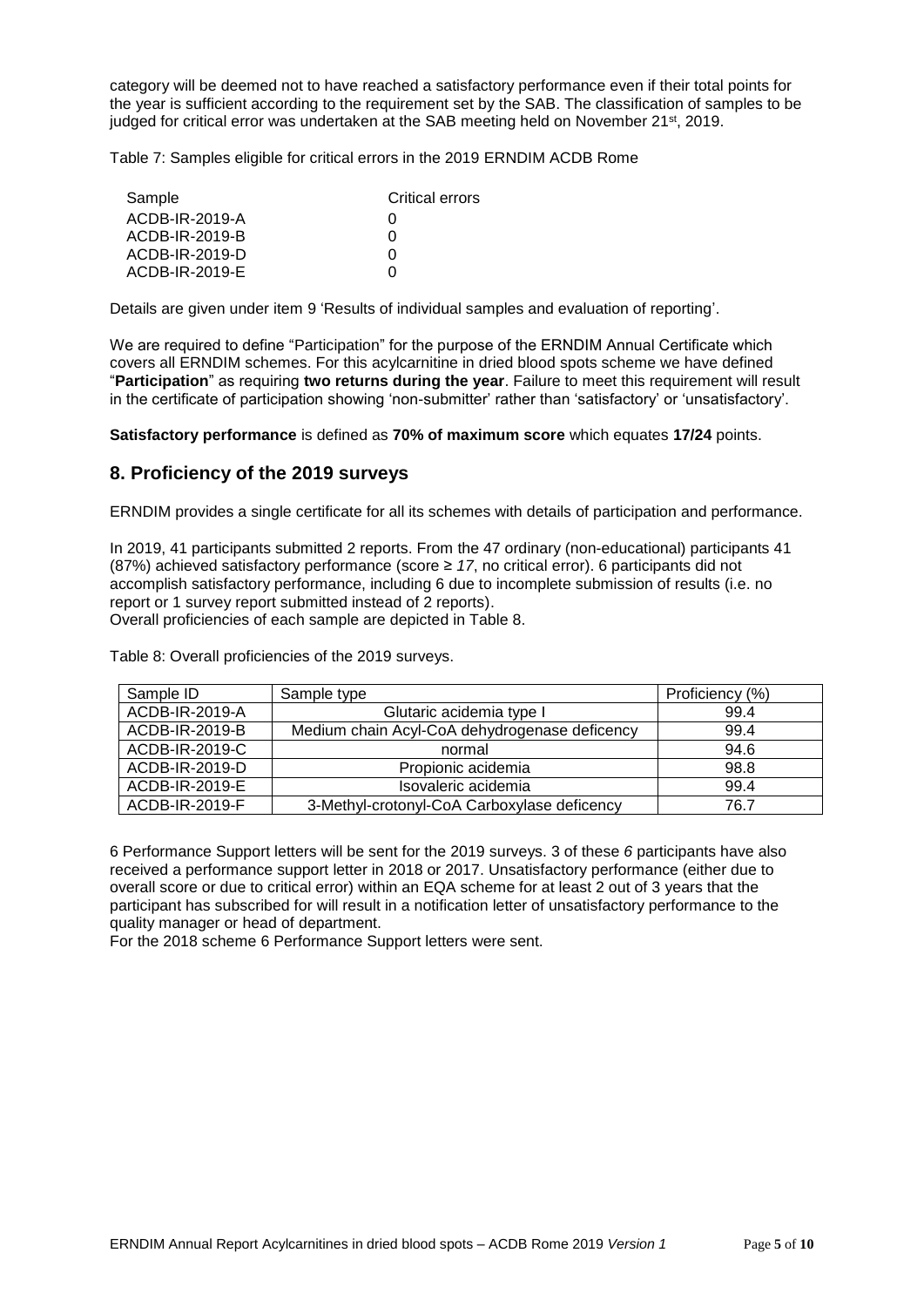# **9. Results of individual samples and evaluation of reporting**

## **Sample ACDB-IR-2019 A**

Patient details: 3 year old male. Patient admitted for vomiting and hypertonia. Diagnosis at the age of 3 months.

### Known diagnosis: **glutaryl-CoA dehydrogenase deficiency (glutaric aciduria type I ; OMIM 231670).**

Analytical details and interpretation: Significant increase was found in glutarylcarnitine (C5DC) this was reported by 43/43 respondents (100%). The most used ratio were C5DC/C16, C5DC/C8 and C5DC/C5OH 43/43 (100%) respondents considered glutaryl-CoA dehydrogenase deficiency (glutaric acidemia type I) as the most likely diagnosis.

## **Sample ACDB-IR-2018 B**

Patient details: 8 year old male. Diagnosed at birth. Patient admitted for hypoglycaemia, hyperammonemia and acidosis In treatment.

### Known diagnosis: **medium chain acyl-CoA dehydrogenase deficiency, (OMIM 201450)**

Analytical details and interpretation: Significant increase was found in C6-carnitine, C8-carnitine, C10:1-carnitine and C8/C10, C8/C2 ratios.

43/43 (100%) respondents considered Medium Chain Acyl-CoA Dehydrogenase deficiency (MCAD) as the most likely diagnosis and 5 respondents considered as an alternative diagnosis Multiple Acyl-CoA Dehydrogenase deficiency (MADD).

## **Sample ACDB-IR-2019 C**

Patient details: 30 year old female, Patient admitted for muscle pain. This sample was from an adult after heavy workout in the gym.

Known diagnosis: normal

Analytical details and interpretation: 38/41 (92%) respondents reported a **normal acylcarnitines profile**. One respondent considered Carnitine palmitoyltransferase II (CPT2), one respondent considered Primary carnitine deficiency an another respondent considered 3-Methylcrotonyl-CoA deficiency as the most likely diagnosis.

Five respondents suggested as a second choice of diagnosis Carnitine Palmitovitransferase II (CPT2).

One respondent suggested as a second choice of diagnosis adenosine monophosphate dehydrogenase deficiency or glycocen storage disease type V.

One respondent suggested as a second choice of diagnosis Primary Carnitine deficiency

#### **Sample ACDB-IR-2019 D**

Patient details: 18 year old female diagnosed at 1 month. Patient admitted for hyperammonemia and acidosis In treatment.

Known diagnosis: **Propionyl-CoA carboxylase deficiency, (OMIM 606054)**

Analytical details and interpretation: Significant elevation of C3 (propionylcarnitine), C3/C2 and C3/C16 ratios. Normal C4DC

43/43 (100%) respondents considered a disorder of the propionate pathway as the most likely diagnosis**.**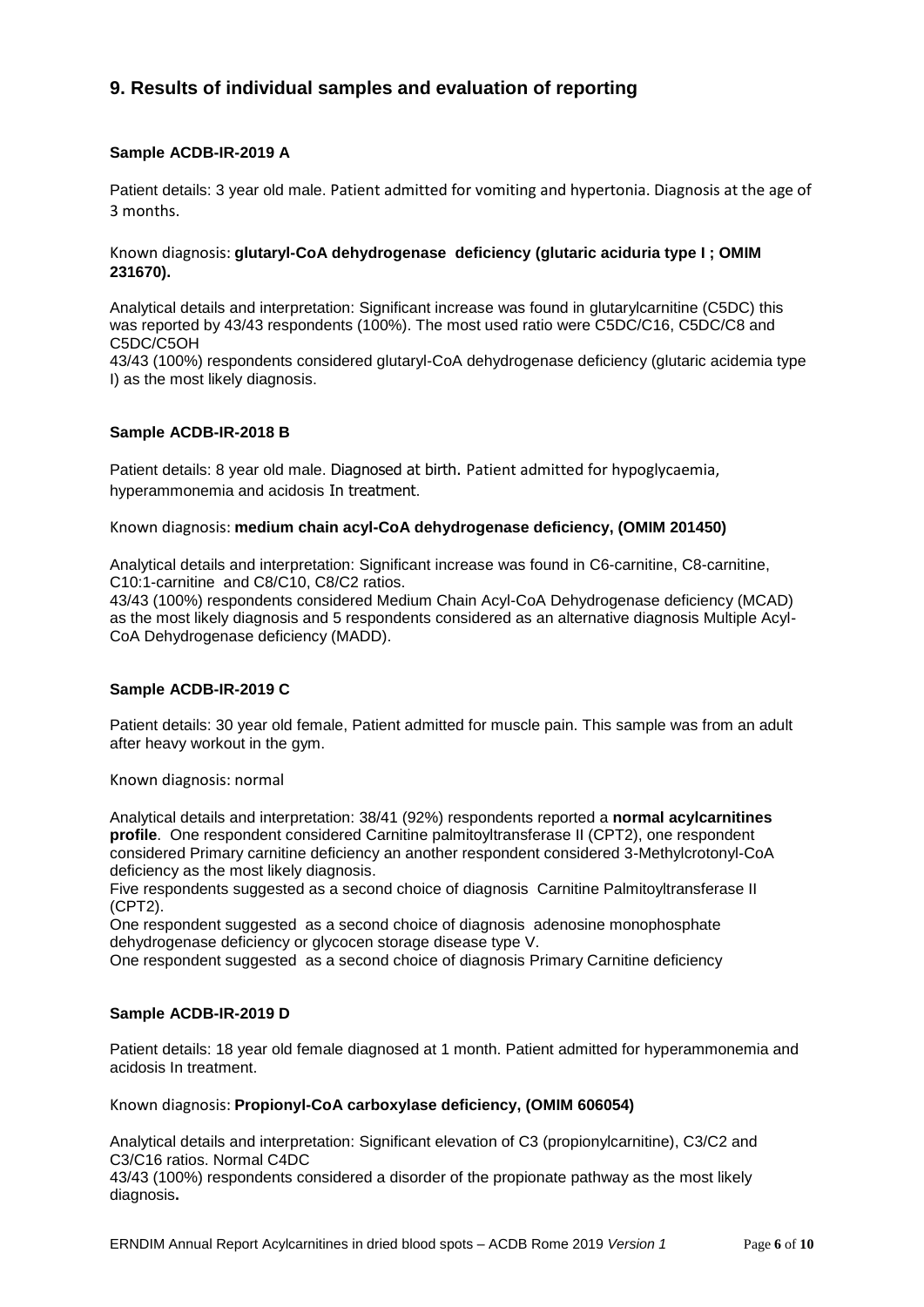### **Sample ACDB-IR-2019 E**

Patient details: 20 year old male diagnosed at 8 days. Patient admitted for vomit, hyperammonemia and acidosis In treatment.

#### Known diagnosis: **Isovaleryl-CoA dehydrogenase deficiency deficiency (OMIM 243500)**

Analytical details and interpretation: 43/43 (100%) respondents reported an increase of C5-Carnitine. Significant increases were found in C5/C2, C5/C0 and C5/C3 ratios.. All respondents considered Isovaleryl-CoA dehydrogenase deficiency or 2-methyl-butyryl-CoA Dehydrogenase deficiency (Short branched chain acyl-CoA dehydrogenase deficiency; SBCAD) as the most likely diagnosis. Genetic confirmation is a fundamental part of the diagnosis and follow-up of isovaleric acidemia because mild and potentially asymptomatic phenotype variants have been described. Patients who have at least one copy of a c.932C>T (p.A282V) mutant allele can exhibit a mild phenotype or be free of symptoms throughout childhood. (see reference 1)

Reference:

1) A common mutation is associated with a mild, potentially asymptomatic phenotype in patients with isovaleric acidemia diagnosed by newborn screening.Ensenauer R, Vockley J, Willard JM, Huey JC, Sass JO, Edland SD, Burton BK, Berry SA, Santer R, Grünert S, Koch HG, Marquardt I, Rinaldo P, Hahn S, Matern D. Am J Hum Genet. 2004 Dec;75(6):1136-42. Epub 2004 Oct 14. DOI: 10.1086/426318

#### **Sample ACDB-IR-2019 F**

Patient details: 5 months old asymptomatic male. An increase was found in C5-Hydroxy-carnitine (C5OH) this was mentioned by 33/43 respondents (76%). The most used ratios were C5OH/C8 and C5OH/C0.

Known diagnosis: **3-methyl-crotonyl-CoA carboxylase deficiency** (**OMIM 210200)***.*

Analytical details and interpretation: 31/43 (72%) respondents considered 3-methyl-crotonyl-CoA carboxylase deficiency (3MCC) as the most likely diagnosis.

Causes of elevated C5OH-carnitine include Biotinidase deficiency and various organic acidemias (HMG, BKT, 3MCC, MCD, 3MGC, 3-MCC (mat), 2M3HBA and MT-ATP6).

The differential diagnosis suggested by 17 respondents included:

- a) 3-hydroxy-3-methylglutaryl-CoA lyase deficiency (HMG) (n=15)
- b) Beta-ketothiolase deficiency (n=17)
- c) 2-methyl 3-hydroxybutyryl-CoA dehydrogenase deficiency (2M3HBA) (n=15),
- d) 3- methylglutaconic aciduria type I (3-methylglutaconyl-CoA hydratase deficiency), and/or other 3-methylglutaconic aciduria (3MGA) (n=17)
- e) Biotine deficiency (n=3)
- f) multiple carboxylase deficiency (MCD) including biotinidase deficiency and holocarboxylase synthetase deficiency(n=17)
- g) 3-methylcrotonyl-CoA carboxylase (3MCC) deficiency of the mother (n=5)
- h)  $MT-ATP6$  (n=1)
- i) Valproate treatment (n=1)

2 respondents considered glutaryl-CoA dehydrogenase deficiency as the most likely diagnosis based on elevated value of C5DC (glutarylcarnitne)

43 respondents suggested these follow up test to confirm the diagnosis.

22 respondents suggested the mutation analysis of the MCCC1 and MCCC2 genes in the patient and 5 respondents suggested carrying out the mutation analysis also on the mother.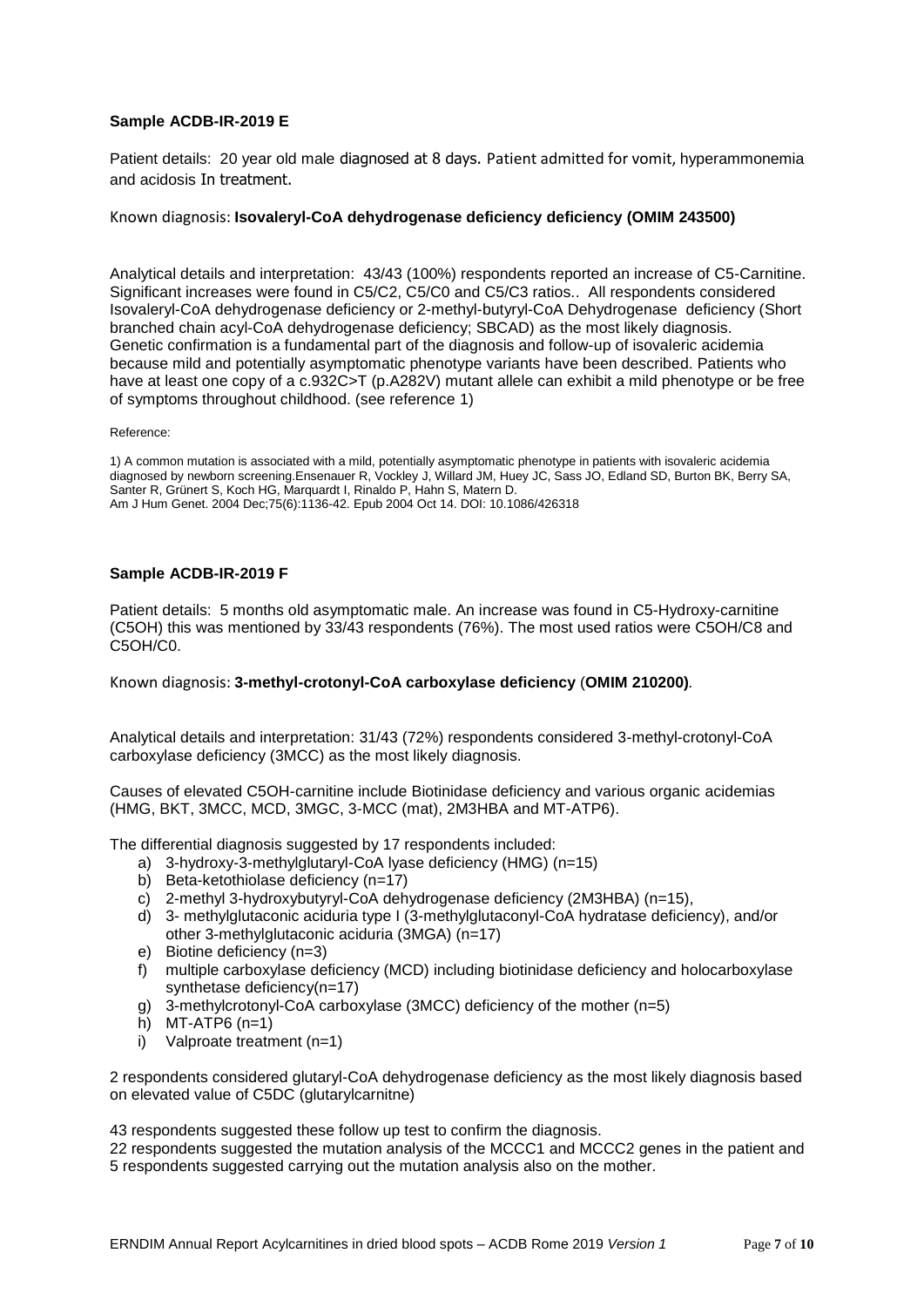5 respondents suggested mutation study of the biotinidase gene, 2 respondents suggested NGS panel or other appropriate gene mutation analysis guided by the results of the urinary organic acids analysis (n=33).

## **10. Scores of participants**

Table 9 presents detailed scores and performance data for all participants.

Scores and performance data were confirmed by the Scientific Advisory Board meeting in November 2019.

The anonymous data are accessible to all participants. Individual data are only visible to your laboratory.

| Lab             |                         |                         |                |     |                         |                         |                |     | Total |             |
|-----------------|-------------------------|-------------------------|----------------|-----|-------------------------|-------------------------|----------------|-----|-------|-------------|
| $\rm n^{\circ}$ | Α                       | B                       | C              | Sum | D                       | E                       | F              | Sum | Score | Performance |
|                 |                         |                         |                |     |                         |                         |                |     |       |             |
| $\mathbf 1$     | 4                       | 4                       | 4              | 12  | 4                       | $\overline{4}$          | 4              | 12  | 24    |             |
| 2               | 4                       | 4                       | 4              | 12  | 4                       | 4                       | 0              | 8   | 20    |             |
| 3               | 4                       | 4                       | 4              | 12  | 4                       | 4                       | 4              | 12  | 24    |             |
| 4               | 4                       | 4                       | 4              | 12  | 4                       | 4                       | $\mathbf{1}$   | 9   | 21    |             |
| 5               | 4                       | 4                       | 4              | 12  | 4                       | 4                       | $\overline{2}$ | 10  | 22    |             |
| 6               | 4                       | 4                       | 4              | 12  | 4                       | 4                       | 4              | 12  | 24    |             |
| 7               | 4                       | 4                       | 4              | 12  | 4                       | 4                       | 4              | 12  | 24    |             |
| 8               | 4                       | 4                       | 4              | 12  | 4                       | 4                       | 4              | 12  | 24    |             |
| 9               |                         |                         |                |     |                         |                         |                |     |       | <b>NS</b>   |
| 10              | 4                       | 4                       | $\overline{2}$ | 10  | 4                       | 4                       | 4              | 12  | 22    |             |
| 11              | 4                       | $\overline{4}$          | 4              | 12  | 4                       | 4                       | $\mathbf 0$    | 8   | 20    |             |
| 12              | 4                       | 4                       | 4              | 12  | 4                       | 4                       | $\overline{2}$ | 10  | 22    |             |
| 13              | 4                       | 4                       | $\mathbf{1}$   | 9   | 4                       | 4                       | 0              | 8   | 17    |             |
| 14              | 4                       | 4                       | 4              | 12  | 4                       | 4                       | $\overline{4}$ | 12  | 24    |             |
| 15              | 4                       | 4                       | 4              | 12  | 4                       | 4                       | 4              | 12  | 24    |             |
| 16              | 4                       | 4                       | 4              | 12  | 4                       | 4                       | 4              | 12  | 24    |             |
| 17              | 4                       | 4                       | 4              | 12  | 4                       | 4                       | 4              | 12  | 24    |             |
| 18              | 4                       | 4                       | 4              | 12  | 4                       | 4                       | $\sqrt{4}$     | 12  | 24    |             |
| 19              | 4                       | 4                       | 4              | 12  | 4                       | 4                       | 0              | 8   | 20    |             |
| 20              | 4                       | 4                       | 4              | 12  | 4                       | 4                       | 4              | 12  | 24    |             |
| 21              | 4                       | 4                       | 4              | 12  | 4                       | 4                       | $\pmb{0}$      | 8   | 20    |             |
| 22              | 4                       | 4                       | 4              | 12  | 4                       | 4                       | 2              | 10  | 22    |             |
| 23              | 3                       | 3                       | 4              | 10  | 3                       | 3                       | 3              | 9   | 19    |             |
| 24              | 4                       | 4                       | 4              | 12  | 4                       | 4                       | 4              | 12  | 24    |             |
| 25              | 4                       | 4                       | 4              | 12  | 4                       | 4                       | 4              | 12  | 24    |             |
| 26              | 4                       | 4                       | 4              | 12  | 4                       | 4                       | 4              | 12  | 24    |             |
| 27              | 4                       | 4                       | 4              | 12  | 4                       | 4                       | $\overline{4}$ | 12  | 24    |             |
| 28              |                         |                         |                |     |                         |                         |                |     |       | <b>NS</b>   |
| 29              | 4                       | 4                       | $\overline{4}$ | 12  | 4                       | 4                       | $\overline{4}$ | 12  | 24    |             |
| 30              | 4                       | 4                       | 4              | 12  | 4                       | $\overline{a}$          | 4              | 12  | 24    |             |
| 31              | 4                       | $\overline{a}$          | 4              | 12  | 4                       | 4                       | $\overline{a}$ | 12  | 24    |             |
| 32              | $\overline{\mathbf{4}}$ | $\overline{\mathbf{4}}$ | 4              | 12  | $\overline{\mathbf{4}}$ | $\overline{\mathbf{4}}$ | $\pmb{0}$      | 8   | 20    |             |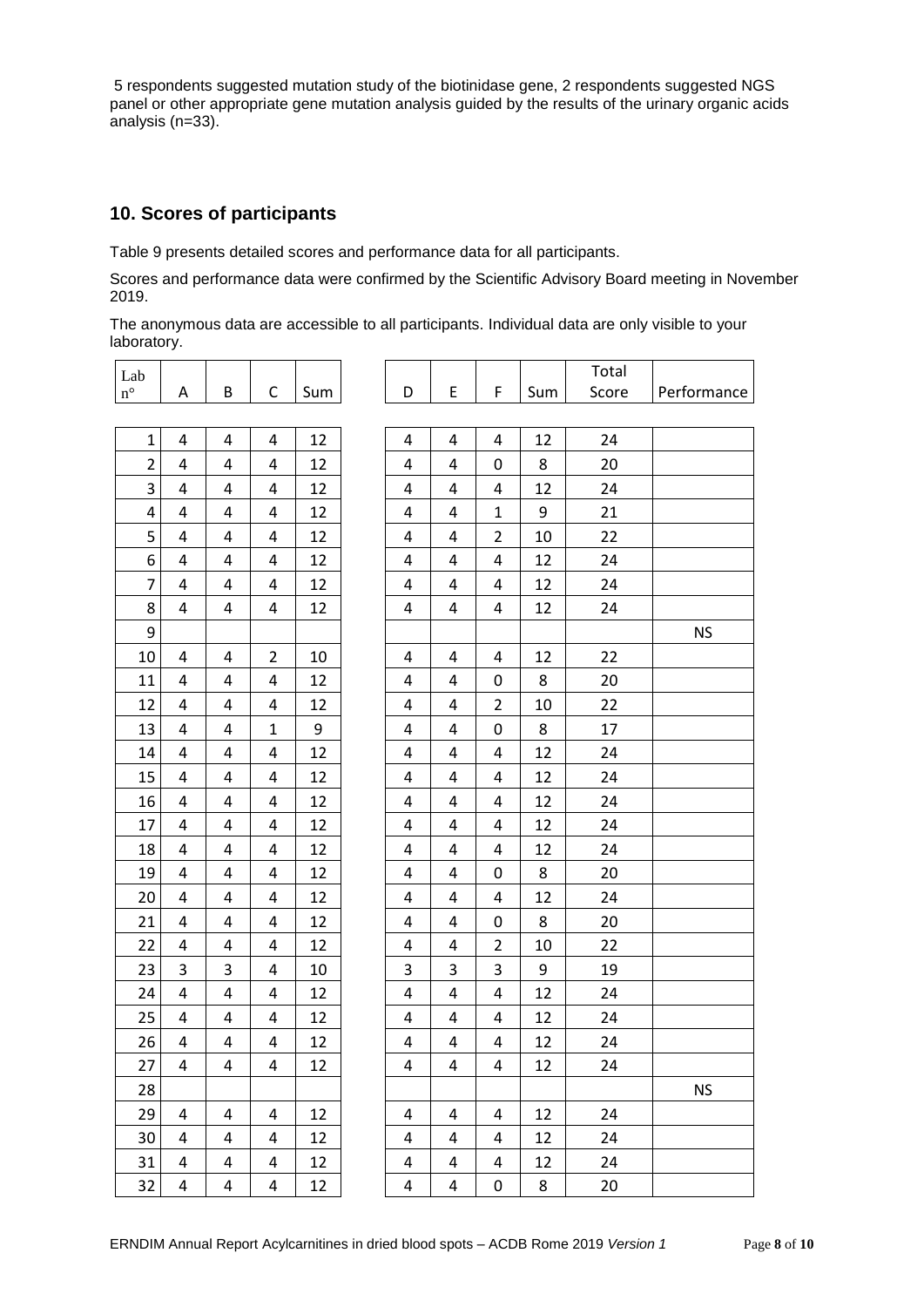| 33 |   |   |           |    | 4 | $\overline{4}$ | 4              | 12 | 12 | PS        |
|----|---|---|-----------|----|---|----------------|----------------|----|----|-----------|
| 34 | 4 | 4 | 4         | 12 | 3 | 4              | 4              | 11 | 23 |           |
| 35 | 4 | 4 | 4         | 12 | 4 | 4              | $\overline{2}$ | 10 | 22 |           |
| 36 | 4 | 4 | 4         | 12 | 4 | 4              | 4              | 12 | 24 |           |
| 37 | 4 | 4 | 4         | 12 | 4 | 4              | 4              | 12 | 24 |           |
| 38 | 4 | 4 | 4         | 12 |   |                |                |    | 12 | <b>PS</b> |
| 39 | 4 | 4 | 4         | 12 | 4 | 4              | 4              | 12 | 24 |           |
| 40 | 4 | 4 | 4         | 12 | 4 | 4              | 4              | 12 | 24 |           |
| 41 |   |   |           |    | 4 | 4              | 4              | 12 | 12 | PS        |
| 42 | 4 | 4 | 4         | 12 | 4 | 4              | 4              | 12 | 24 |           |
| 43 | 4 | 4 | 4         | 12 | 4 | 4              | 4              | 12 | 24 |           |
| 44 | 4 | 4 | 4         | 12 | 4 | 4              | 0              | 8  | 20 |           |
| 45 |   |   |           |    |   |                |                |    |    | <b>NS</b> |
| 46 | 4 | 4 | 4         | 12 | 4 | 4              | 4              | 12 | 24 |           |
| 47 | 4 | 4 | $\pmb{0}$ | 8  | 4 | 4              | 4              | 12 | 20 |           |
|    |   |   |           |    |   |                |                |    |    |           |

NS: Non-submitter<br>PS: Parcial submitt

Parcial submitter

# Figure 1: Distribution of scores (who submitted results for both rounds)